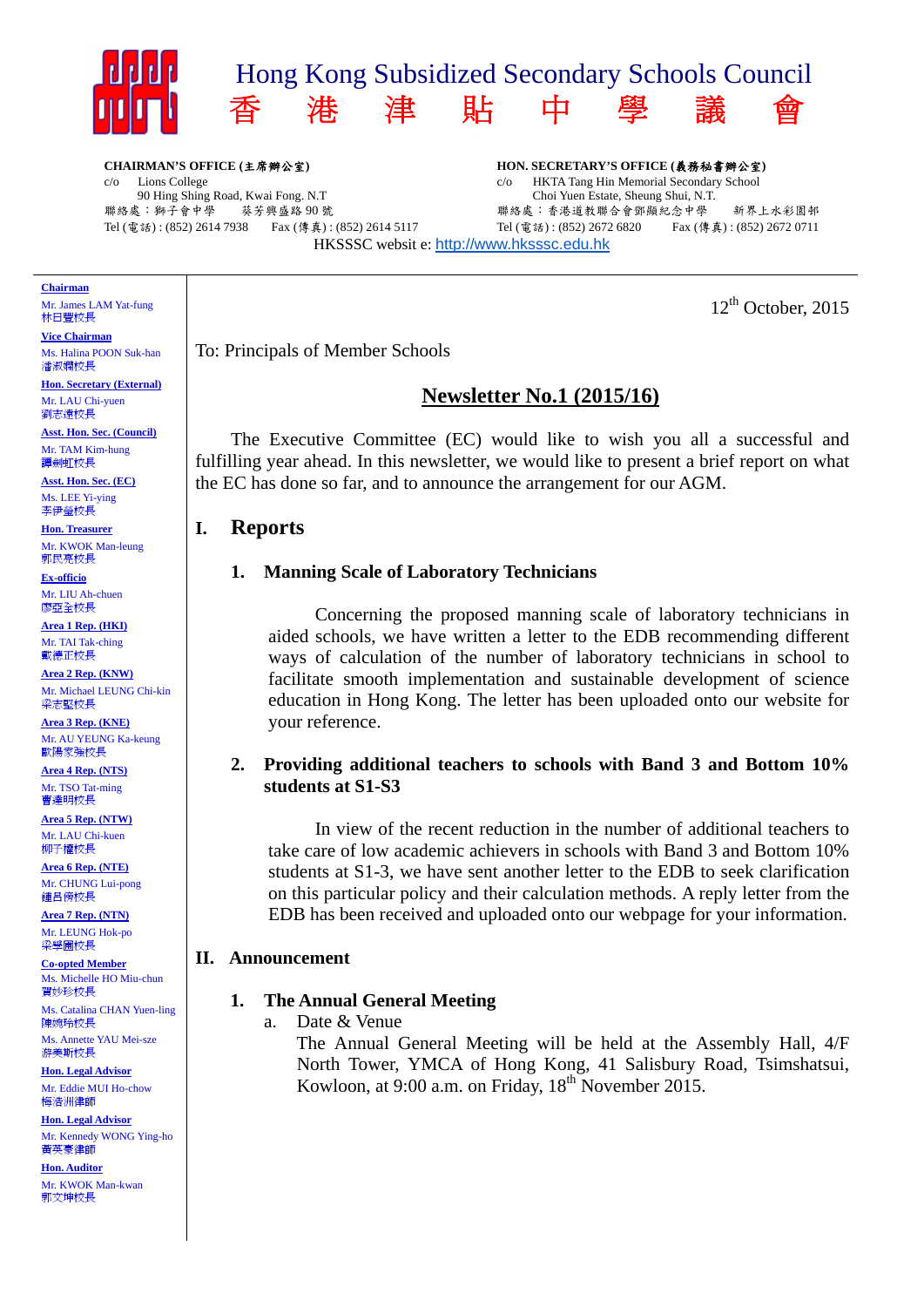

**CHAIRMAN'S OFFICE (**主席辦公室**)** 

c/o Lions College 90 Hing Shing Road, Kwai Fong. N.T 聯絡處:獅子會中學 葵芳興盛路 90 號 Tel (電話) : (852) 2614 7938 Fax (傳真) : (852) 2614 5117 **HON. SECRETARY'S OFFICE (**義務秘書辦公室**)**  c/o HKTA Tang Hin Memorial Secondary School Choi Yuen Estate, Sheung Shui, N.T. 聯絡處:香港道教聯合會鄧顯紀念中學 新界上水彩園邨 Tel (電話) : (852) 2672 6820 Fax (傳真) : (852) 2672 0711

HKSSSC website: http://www.hksssc.edu.hk

|  | aairma |
|--|--------|
|--|--------|

Mr. James LAM Yat-fung 林日豐校長

**Vice Chairman**  Ms. Halina POON Suk-han 潘淑嫻校長

**Hon. Secretary (External)**  Mr. LAU Chi-yuen 劉志遠校長

**Asst. Hon. Sec. (Council)**  Mr. TAM Kim-hung 譚劍虹校長

**Asst. Hon. Sec. (EC)**  Ms. LEE Yi-ying 李伊瑩校長

**Hon. Treasurer**  Mr. KWOK Man-leung 郭民亮校長

**Ex-officio**  Mr. LIU Ah-chuen

廖亞全校長 **Area 1 Rep. (HKI)**  Mr. TAI Tak-ching

戴德正校長 **Area 2 Rep. (KNW)** 

Mr. Michael LEUNG Chi-kin 梁志堅校長

**Area 3 Rep. (KNE)**  Mr. AU YEUNG Ka-keung 歐陽家強校長

**Area 4 Rep. (NTS)**  Mr. TSO Tat-ming 曹達明校長

**Area 5 Rep. (NTW)**  Mr. LAU Chi-kuen 柳子權校長

**Area 6 Rep. (NTE)**  Mr. CHUNG Lui-pong 鍾呂傍校長

**Area 7 Rep. (NTN)**  Mr. LEUNG Hok-po 梁學圃校長

**Co-opted Member**  Ms. Michelle HO Miu-chun 賀妙珍校長

Ms. Catalina CHAN Yuen-ling 陳婉玲校長 Ms. Annette YAU Mei-sze

游美斯校長 **Hon. Legal Advisor** 

Mr. Eddie MUI Ho-chow 梅浩洲律師

**Hon. Legal Advisor**  Mr. Kennedy WONG Ying-ho 黃英豪律師

**Hon. Auditor**  Mr. KWOK Man-kwan 郭文坤校長

b. The Programme for the meeting will be as follows: 8:45 a.m. Registration 9:00 a.m. Annual General Meeting 9:45 a.m. Sharing Session 10:15 a.m. Tea Break 10:45 a.m. Keynote Speech: "**TBC**" by Mrs. Marion LAI CHAN Chi-kuen, JP, Permanent Secretary for Education 11:45 a.m. Q & A Session 12:30 p.m. Lunch Buffet

c. The Agenda of the AGM:

- (i) Adoption of Minutes of last AGM & GM
- (ii) Chairman's Report for 2014/2015
- (iii) Hon. Treasurer's Report for 2014/2015
- (iv) A.O.B.
- Note: Mrs. Lai will be joining us for a friendly chat with members during the tea break.

#### **2. Actions needed**

a. Membership Renewal/Registration

Members are reminded to send their completed Membership Renewal Form to the Hon. Treasurer, together with the annual fee of HK\$500, made by a crossed cheque payable to "Hong Kong Subsidized Secondary Schools Council" by 30<sup>th</sup> October, 2015 (Appendix 1).

## b. AGM Attendance

To facilitate better arrangement, members are requested to return to the Hon. Treasurer the attached Reply Slip (Appendix 2) to confirm your attendance at the AGM & lunch (HK\$100 per head) on or before **30th October, 2015**.

c. Enclosed please find

- (i) Membership Renewal Form (Appendix 1)
- (ii) AGM Reply Slip (Appendix 2)
- Note: The minutes of the AGM (Nov. 2014) and GM (May 2015), Chairman's report, Hon. Treasurer's report will be distributed at the meeting. These will be uploaded to our web page in due course.

Thank you for your continuous support and we are looking forward to seing you at the AGM.

Yours sincerely,

 $\epsilon$ 

TAM Kim-hung (Mr) Asst. Hon. Sec. (Council)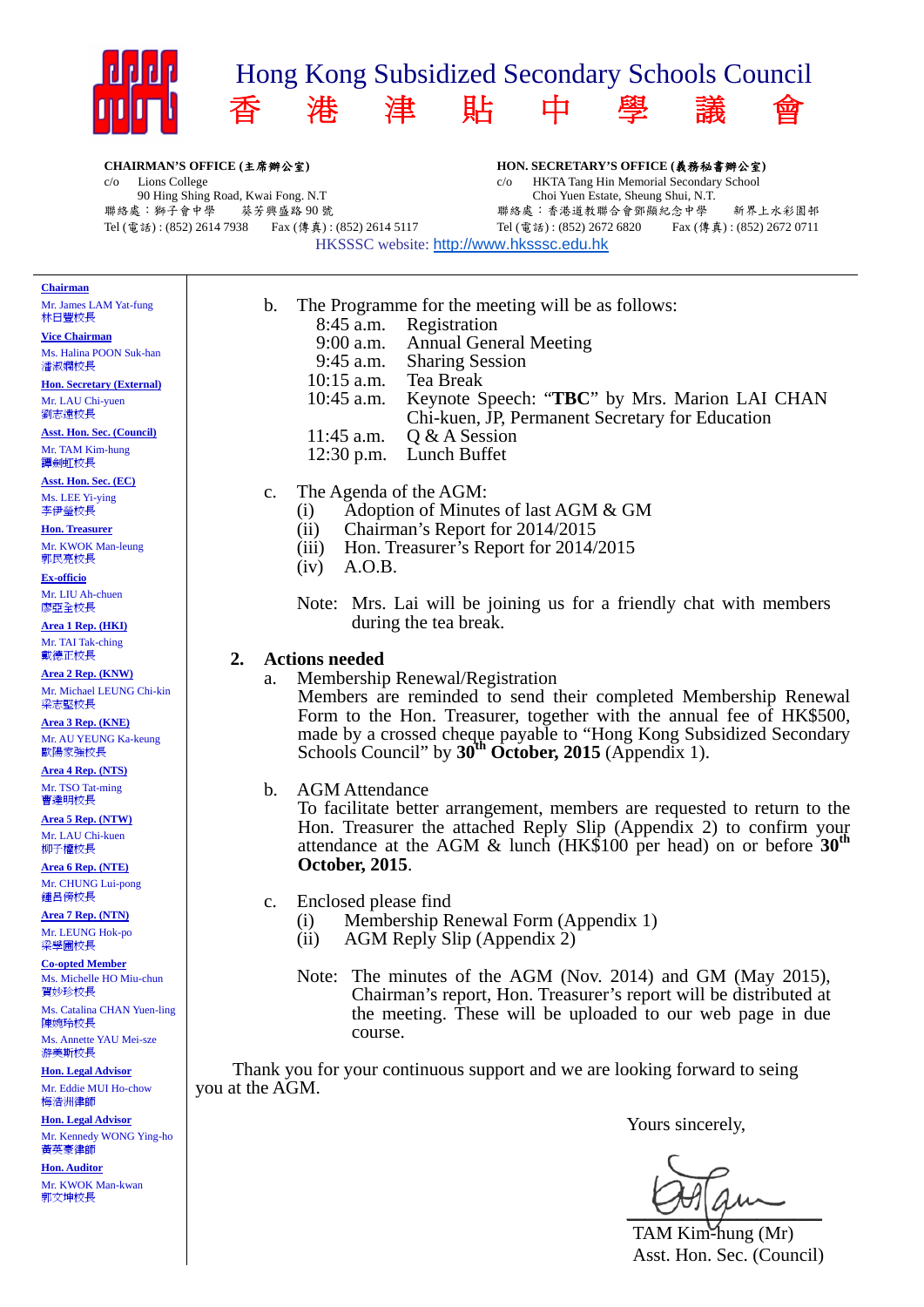# Hong Kong Subsidized Secondary Schools Council 香 港 津 貼 中 學 議 會



**Appendix 1** 

# 會 員 登 記 表

# **Membership \* Renewal / Registration Form**  (**2015-2016**)

|                   |             | Please return by MAIL on or before 30th October 2015<br>to the Hon. Treasurer, HKSSSC,     |    |
|-------------------|-------------|--------------------------------------------------------------------------------------------|----|
|                   | c/o         | Buddhist Yip Kei Nam Memorial College                                                      |    |
|                   |             | Cheung Ching Estate, Tsing Yi                                                              |    |
|                   |             | New Territories                                                                            |    |
| $\Box$            | 學校          |                                                                                            |    |
|                   |             |                                                                                            |    |
| $\Box$            | 地址          |                                                                                            |    |
|                   |             |                                                                                            |    |
|                   |             |                                                                                            |    |
| $\Box$            | 電話          | 圖文傳真                                                                                       |    |
|                   |             |                                                                                            |    |
| $\Box$            | 電郵          |                                                                                            |    |
| □                 |             |                                                                                            |    |
|                   | 校長姓名        |                                                                                            |    |
|                   |             |                                                                                            |    |
|                   |             |                                                                                            |    |
|                   | 稱謂 / 銜頭     |                                                                                            |    |
|                   |             |                                                                                            |    |
| $\Box$<br>日期      |             | 簽署                                                                                         |    |
|                   |             | 隨函附上支票面額 \$500.00 以繳付 2015 / 2016 學年會費。                                                    |    |
|                   |             | Enclosed please find a cheque of \$500.00 being the Membership Fee for the year 2015-2016. |    |
|                   |             |                                                                                            | 銀行 |
| 支票號碼              | 備計 Remarks: |                                                                                            |    |
|                   |             | (1) 支票抬頭人請寫"香港津貼中學議會"                                                                      |    |
|                   |             | Cheque should be made payable to " Hong Kong Subsidized Secondary Schools Council ".       |    |
|                   |             | 會費可用營辦開支整筆津貼/擴大營辦開支整筆津貼費支付。                                                                |    |
|                   |             | The Membership Fee is chargeable to OEB/EOEB Grant.<br>如該項資料在二零一四年九月後曾經修改,請在方格內劃上 図 號。     |    |
|                   |             | Please put a cross in the box if information is changed after September, 2014.             |    |
|                   |             | * 請刪去不適用者。 Delete where appropriate.                                                       |    |
|                   |             |                                                                                            |    |
| (2)<br>(3)<br>(4) |             | 回郵標籤 Address Label:                                                                        |    |
|                   |             | <b>Mr. KWOK Man-leung</b>                                                                  |    |
|                   |             | Hon. Treasurer, HKSSSC                                                                     |    |
|                   |             | c/o Buddhist Yip Kei Nam Memorial College<br>Cheung Ching Estate, Tsing Yi                 |    |